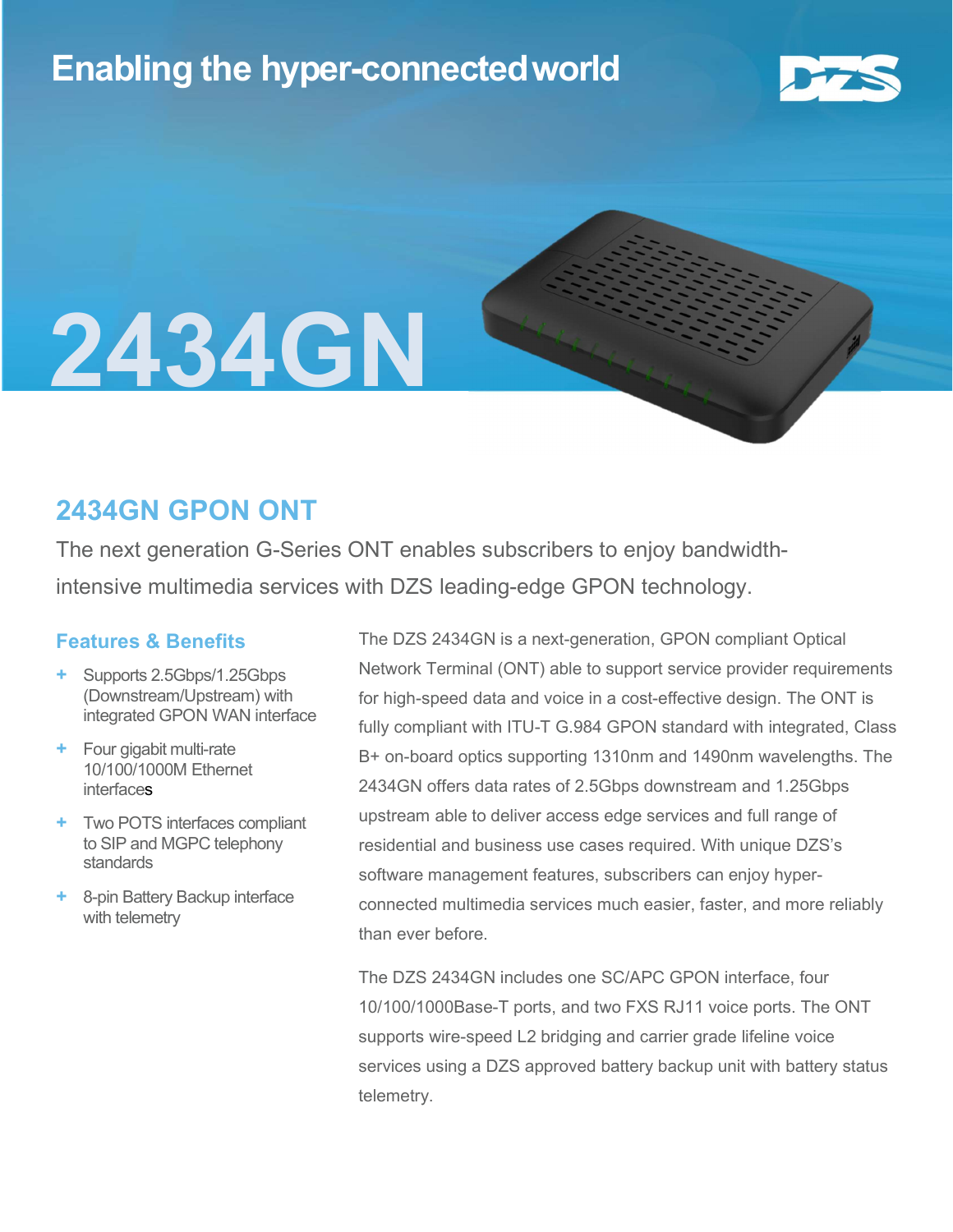# Next-generation GPON ONT 2434GN



#### Service Scenario

The GPON network consists of an Optical Line Termination (OLT) located at the Central Office, and a set of residential Single-Family Unit (SFU) and Multi Dwelling Unit (MDU) locations with Optical Network Terminals (ONTs). Between them is the optical distribution network (ODN) comprised of fibers, passive optical splitters and couplers.

The 2434GN ONT supports 2.5G capable downlinks using the GPON standard. Services include High-Speed Internet (HIS), Packet Voice, IPTV, OTT video, and cloud enabled services to multi-media devices.

#### Key Service Attributes

- + FSAN ITU-T G.984 GPON Class B+ compliant
- + Four 10/100/1000MBase-T Ethernet ports, RJ45 supporting 1Gbps symmetrical services
- + Two voice ports, FXS interfaces compliant to ANSI and ETSI standards, SIP and MGCP
- + IPTV multicast, IGMPv2 and IGMPv3 services
- + Any-port, Any-service data model
- + Traffic management including Q-in-Q tagging, 802.1Q VLANs, multiple subscriber VLANs, per-port rate limiting
- + 802.1p priority bits, DiffServ and priority ques based on services types.
- + Transparent LAN services, LLDP-MED
- + 12 VDC uninterruptable service power source with battery backup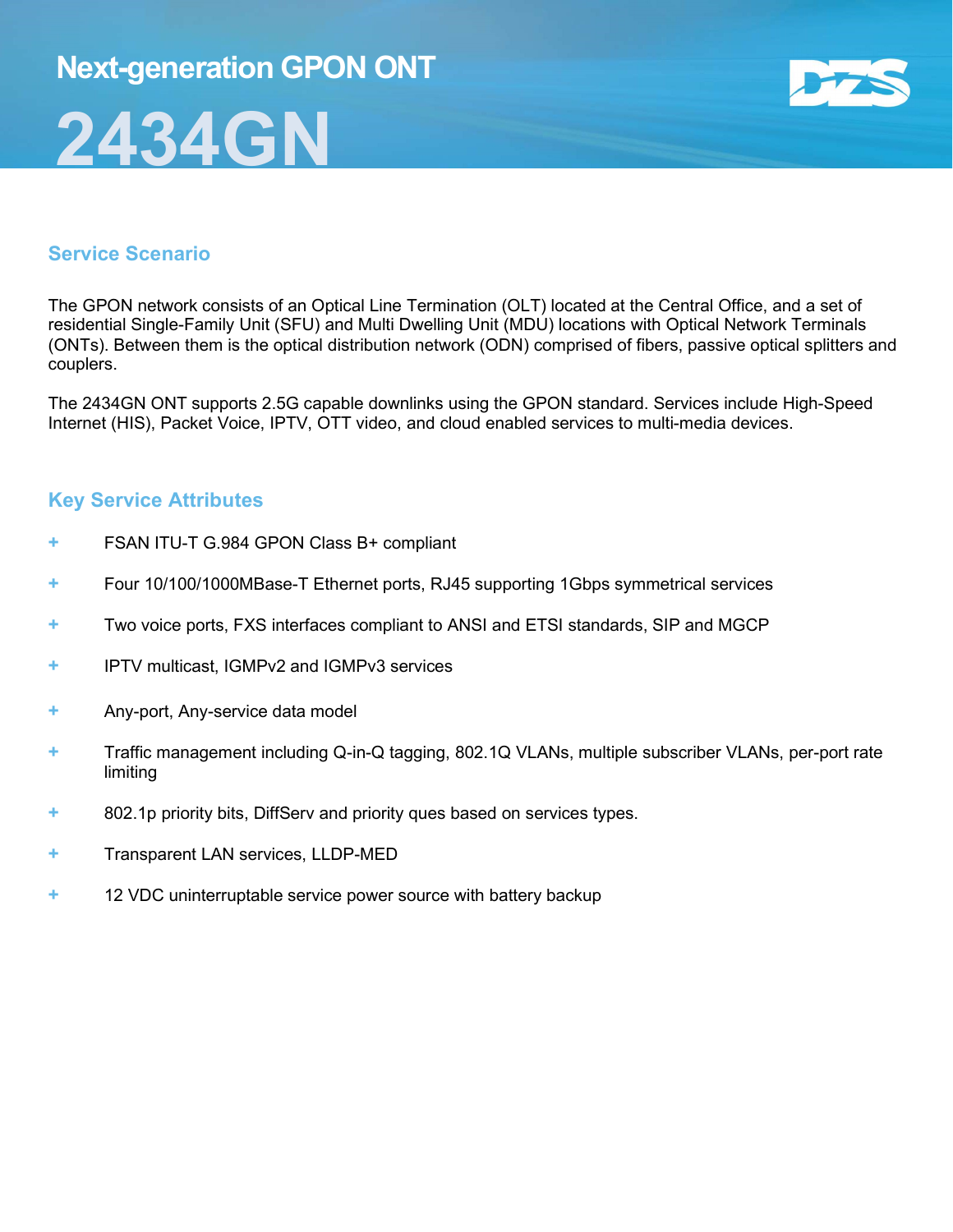## Next-generation GPON ONT

# 2434GN

# Product Specifications

#### **Hardware**

- + Dimensions Width: 7.7" (196mm) Depth: 5.1" (130mm) Height: 1.4" (35mm)
- + Weight 0.81 LB (0.37 kg)
- + 256MByte Flash Memory
- + 512MByte SDRAM (DDR3)
- + GPON WAN Interface
- + Capacity:2.5Gbps Down/1.25Gbps Up

#### Interfaces

- + WAN: 1 SC/APC port, GPON
- + LAN:4 ports 10/100/1000MBase-T Ethernet (RJ45)
- + Telephone: 2 ports 2-wire RJ11
- + Power: 1 2x4 8-pin battery connector
- + LED Indicators
- + Recessed RESET button

#### GPON

- + Class B+ optics, 20km (12.4 miles), reach, max split 64
- + Maximum ODN Attenuation, +28.5 dB link budget
- + GPON Type B redundancy support
- + xPON co-existence filter
- + Transmitter, 1310nm, +0.5 to +5 dBm, DBF
- + Receiver, 1490nm, -28 dBm, APD/TIA
- + Forward Error Correction (FEC) per G.989.3
- + Dying Gasp

#### Ethernet LAN ports

- + Auto-MDI-X crossover control
- + Auto-Speed or manual selection
- + IEEE 802.3ab 1000Base-T
- + IEEE 802.3u 100Base-T
- + IEEE 802.3az EEE
- + IEEE 802.1x Authentication

#### Telephone

- + SIP (RFC 3261)
- + MGCP
- + Codec: G.711 (u-law and A-law), G.729B, G726
- + RENs per line: 5 maximum
- + Drop length: Residential short loop, 152.4 m (500 ft.)
- + Output max: 25mA
- + Ring voltage: 48Vrms @ 20/25 Hz

#### Quality of Service

- + HW-based internal IEEE 802.1p (CoS)
- + Strict Priority (SP)
- + 802.1Q(VLAN tag) QoS mapping ToS/CoS
- + 8 queues per port
- + Classified traffic can be tagged with VLAN ID and Ethernet Priority bit, and can be assigned to priority queues
- + Classify packets into different IEEE 802.1p priority queues according to DSCP values (RFC 2475)
- + The range of traffic shaping or ratelimit shall between 64 Kbps to the maximum port rate with 64kbps granularity. The accuracy error shall be less than ±10%.
- + DSCP IP CoS (RFC 2475)

#### Software Features

- + IEEE802.1D and IEEE802.1Q
- + Address learning with auto aging-L2/BPDU Filter
- + Support 2048 MAC learning addresses
- + Multiple T-CONTs/GEM ports per device
- + Flexible mapping between GEM port and T-CONT
- + Priority queues and scheduling on upstream
- + Activation with automatic discovered serial Number and password

#### IP Routing and Firewall

- + DHCP, Static-IP and PPPoE
- + NAT/NAPT
- + DNS Proxy
- + DHCP Server
- + UPnP, plug and play

#### IPv6

- + IPv4 and IPv6 Dual-Stack-Lite
- + Bridged Mode (transparent pass thru of IPv6 frames)
- + IPv6 support of BRouted and PPPoE Bridged VLANs
- + DHCPv6 client and server
- + Router Advertisement on LAN-side interfaces
- + SLAAC for automatic acquisition of WAN-side IPv6 addresses and GW
- + CLI, HTTP and TR-069 management via IPv6

#### Environmental

- + Operating Temperature 32~104°F (0~+40°C) Commercial
- + Storage temperature --4~149°F (- 20~65°C)
- + Operating humidity 5 to 90% (noncondensing)
- + Altitude: –200 to 10,000 feet (–61 to 3,048 m) above sea level

#### Powering

- + DC power, +12 VDC nominal, 1.0A
- + Input power, 90-240VAC, 50/60Hz
- + Power consumption, ~8W maximum

#### Management

- + ITU-T 984.1/G988 compliant OMCI interface
- + CPE Manager Web UI
- + CLI over telnet
- + SNMP Client
- + TR-069, TR-104, TR-98
- + LED indications for status

#### **Compliance**

- + FCC Part 15 Class B
- + ICES-003 Class B
- + CE Mark
- + Safety ETL/Intertek
- + IEC 62368-1, UL 62368-1, EN 62368-1
- + FDA IEC 60825-1
- + RoHS 2015/863/EU